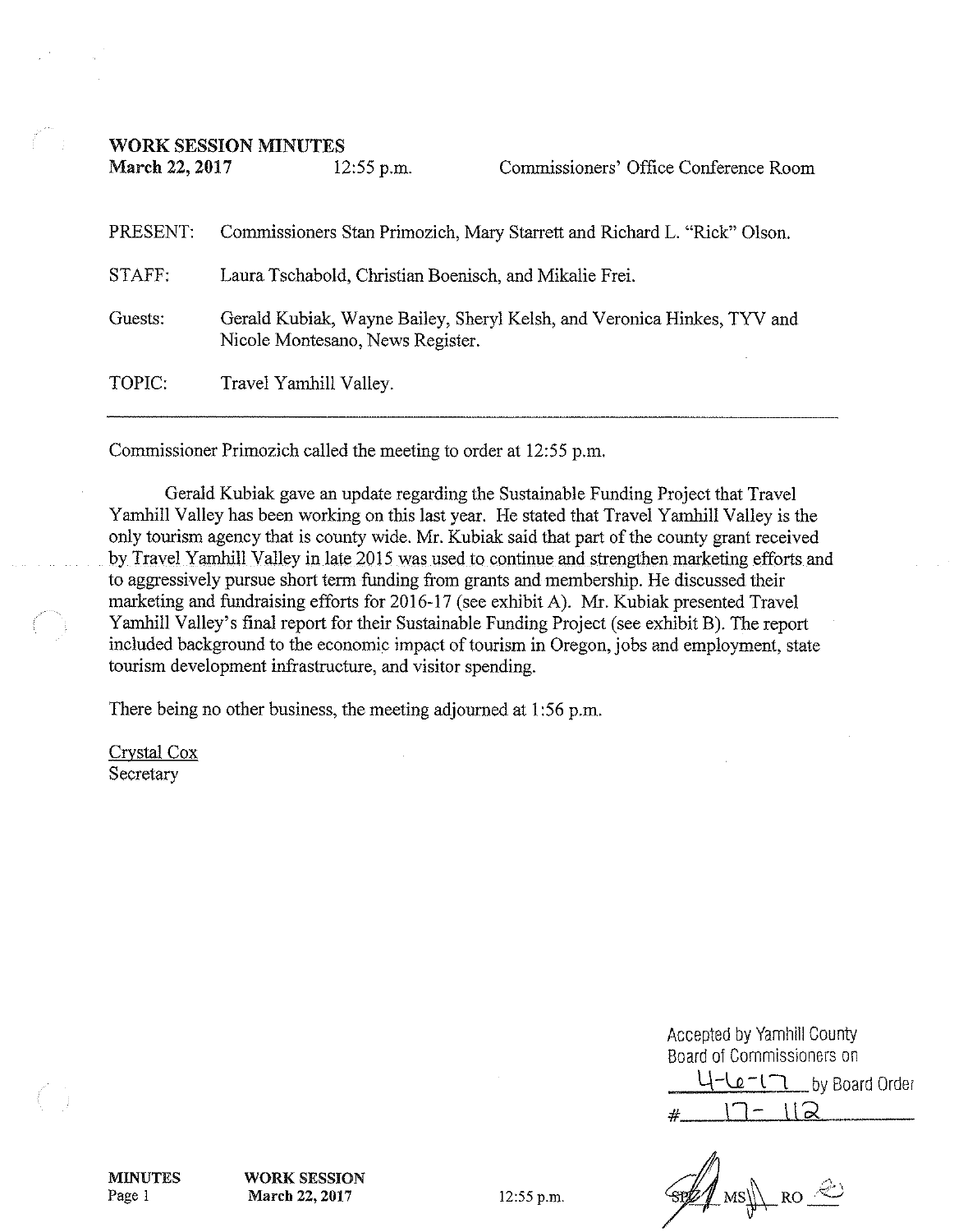# *Francl*<br>YAMHILL VALLEY

**Sustainable Funding Project Final Report March 22, 2017**

Prepared by Gerald Kubiak Public Affairs & Project Management Consulting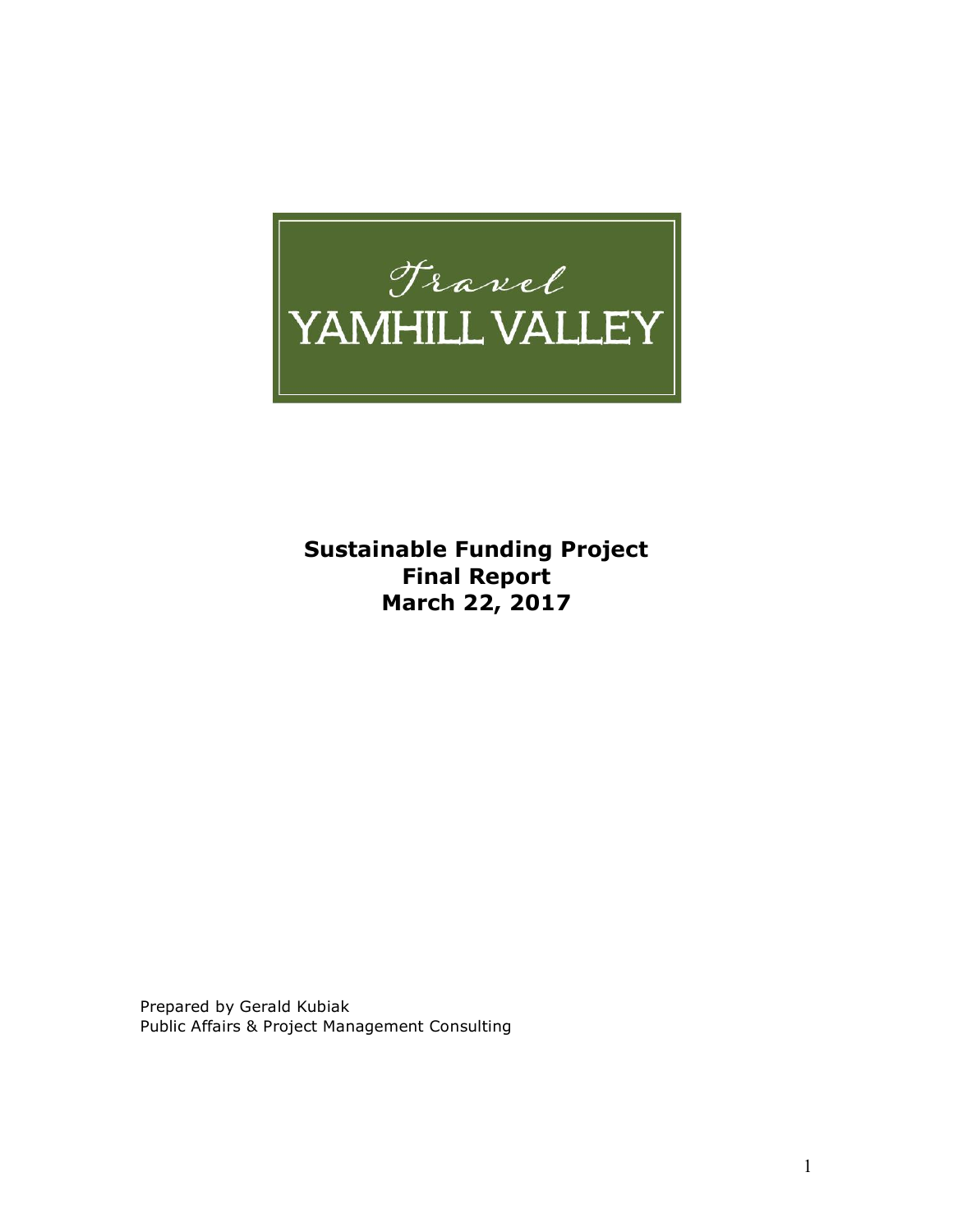# **TABLE OF CONTENTS**

| A. List of Stakeholder Interviews<br>B. TYV Plan for Use of Additional Funding<br>C. Suggestions for Future Action<br>D. Citations |  |
|------------------------------------------------------------------------------------------------------------------------------------|--|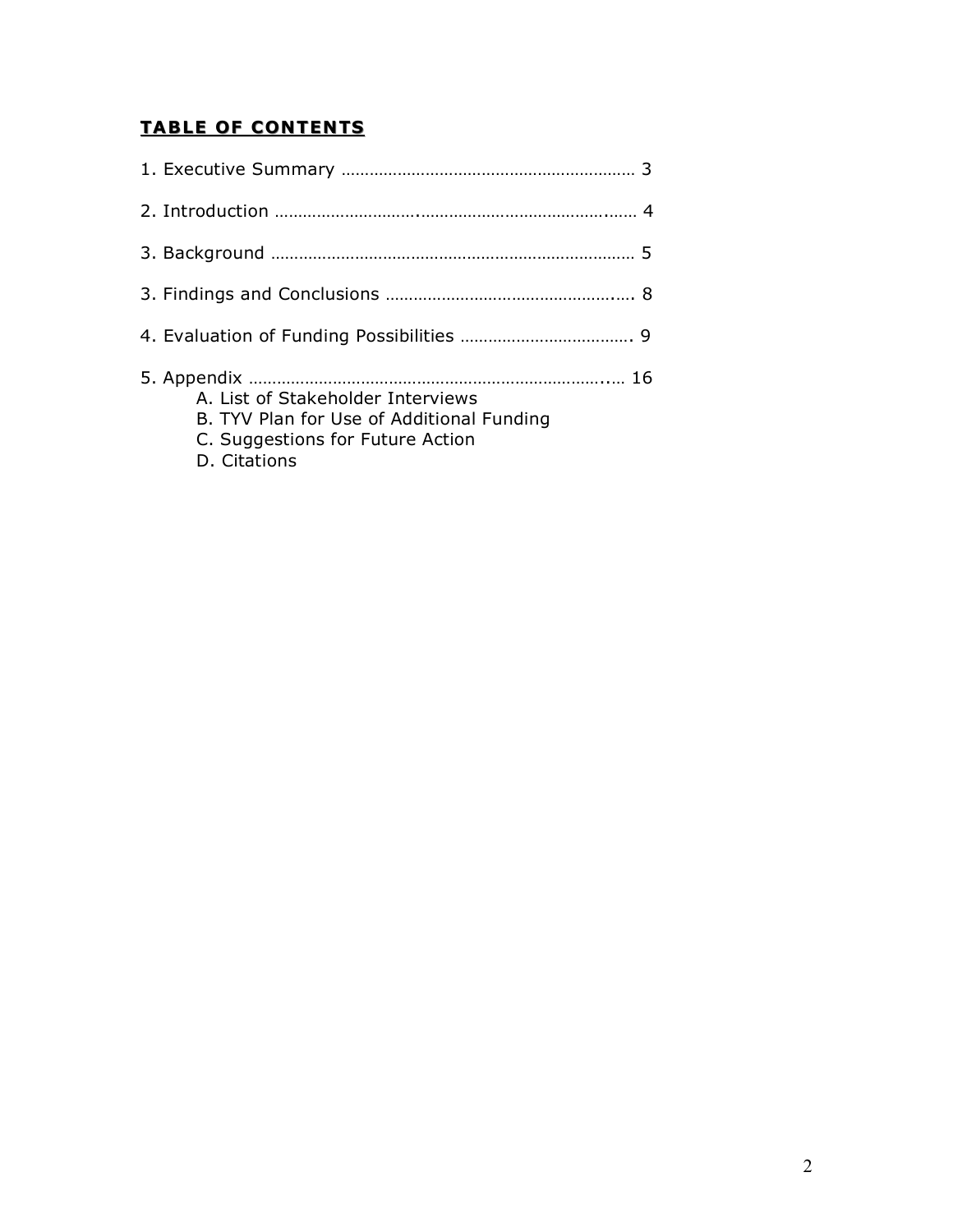# **1. EXECUTIVE SUMMARY**

**Travel Yamhill Valley's Challenge:** Based on demonstrated results elsewhere in Oregon, there is reason to believe tourism spending in Yamhill County would significantly increase if more was invested in marketing the area. A strong, adequately funded countywide Destination Marketing Organization (DMO) has proven the most effective vehicle to do so. Travel Yamhill Valley (TYV) currently funds its operations through annual membership dues. This funding source is not adequate going forward. Current TYV revenues support only an extremely limited work program.

**Sharp Contrasts:** While tourism receipts in Yamhill County exceeded \$100 million in 2015, the county lags behind others in the region. Every other county in the region invests more in tourism promotion. Tourism efforts in Yamhill County are fragmented, under-funded and short on capacity. There are five different entities doing tourism promotion in Yamhill County, each with separate, limited budgets.

**Sustainable Funding Project:** With the support of an economic development grant from Yamhill County, TYV has worked through this Sustainable Funding Project to identify mechanisms for sustained annual operating revenue of at least \$150,000. This funding level would represent a start to bringing tourism promotion in Yamhill County in line with other counties around the region.

Work on the project has taken three forms: Analysis of DMO budget characteristics in Oregon and nationally; Research through trade and academic articles, and interviews with key partner organizations; and Engagement of stakeholders via one-on-one and small group discussions.

#### **Findings:**

- Tourism stakeholders and other community leaders generally do see value in tourism marketing being done on a countywide basis.
- A strong majority of tourism stakeholders engaged through this project support the idea of generating more funds to enable increased countywide tourism marketing.
- Based on research, Transient Lodging Taxes strongly predominate nationally as the leading source of DMO funding. Smaller and mid-size DMOs get about 90 percent of their funding from TLTs or Tourism Improvement Districts.
- A wide range of potential revenue mechanisms was studied. Several, including Advertising and Sponsorships, were eliminated from our study as clearly not feasible. Three revenue possibilities were identified as warranting evaluation:

–Special Event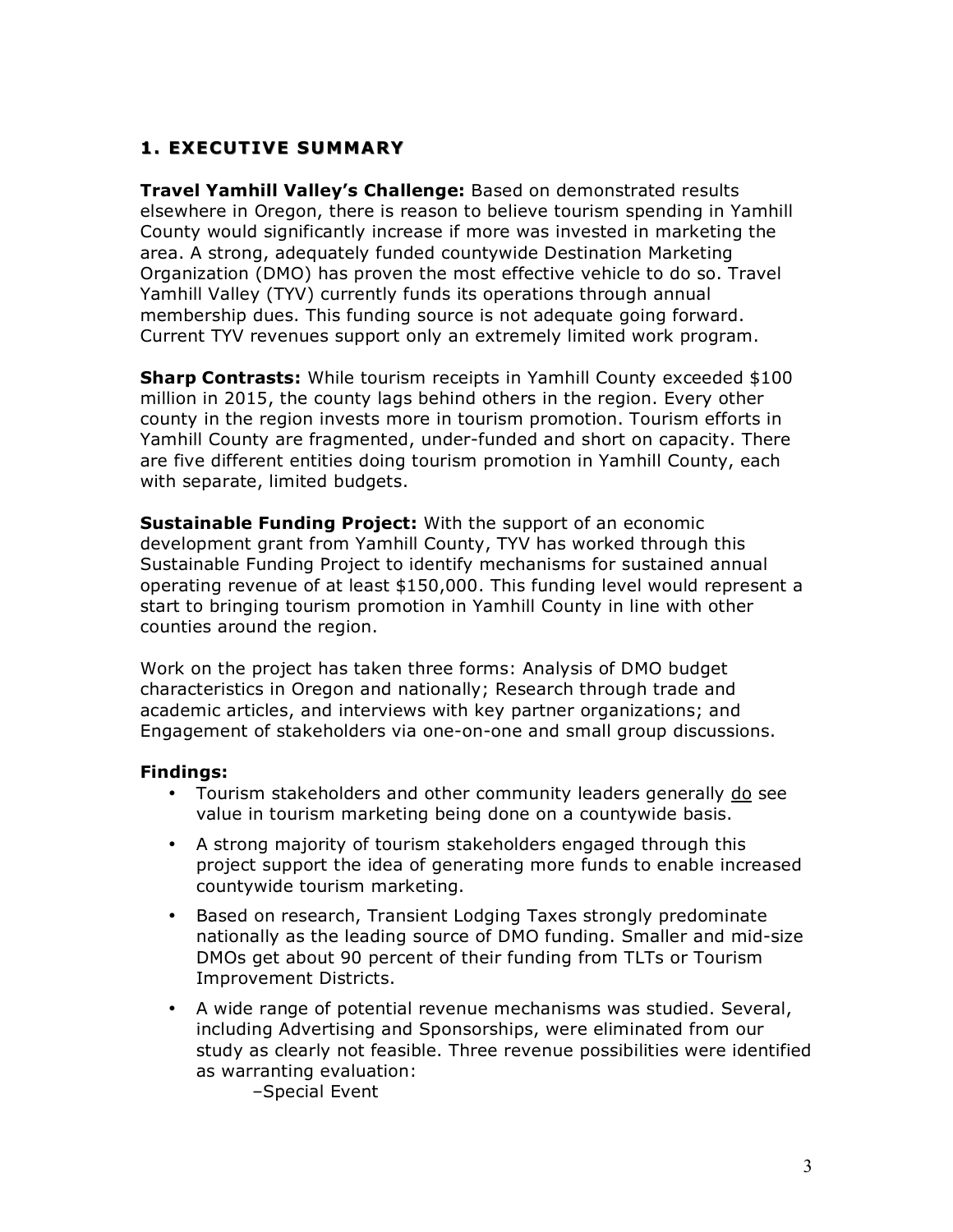–County Contractor for Economic Development and DMO **Services** –Fees for Services

• In response to stakeholder-initiated input, a Tourism Improvement District (TID) was added as a fourth revenue mechanism for evaluation. TIDs have emerged as an industry standard with demonstrated success in other locations. While a TID would mean political challenges and require some advocacy, this is among the most stable and predictable of funding methods and meets the test of sustainability.

**Conclusion:** The Special Event and Fees for Services mechanisms are supplemental rather than primary, come with significant implementation challenges and do not meet the definition of sustainable funding. The County Contractor model appears to be feasible, but is a new, untested model in Oregon. A mechanism such as a Tourism Improvement District would be capable of generating the targeted funding in a sustainable manner.

# **2. INTRODUCTION 2. INTRODUCTION**

**Addressing the challenge of funding a countywide DMO:** There is reason to believe the economic impact of tourism in Yamhill County would significantly increase if more was invested in developing and marketing what the area has to offer. Based on results nationally and around Oregon, a strong, adequately funded countywide Destination Marketing Organization (DMO) seems the most effective vehicle to do so.

Travel Yamhill Valley (TYV) is state-sanctioned and is the only DMO in Yamhill County working on a countywide basis. It is a private, non-profit, 501(c)6 organization. TYV is currently funded by annual membership dues. TYV has about 70 members, including wineries, hotels, bed & breakfasts, restaurants and attractions.

The current budget for TYV tourism promotion activities is about \$18,000 per year. This enables operation of a Web site and limited participation in cooperative marketing efforts with Travel Oregon or Willamette Valley Visitors Association, but not much else. For various reasons, the current funding source for Travel Yamhill Valley – membership dues – is not adequate:

- Membership numbers fluctuate and the revenue from dues does not come close to providing the resource base needed to adequately promote the destination.
- Stakeholder interviews done as part of this project demonstrated rising levels of fatigue with paid memberships.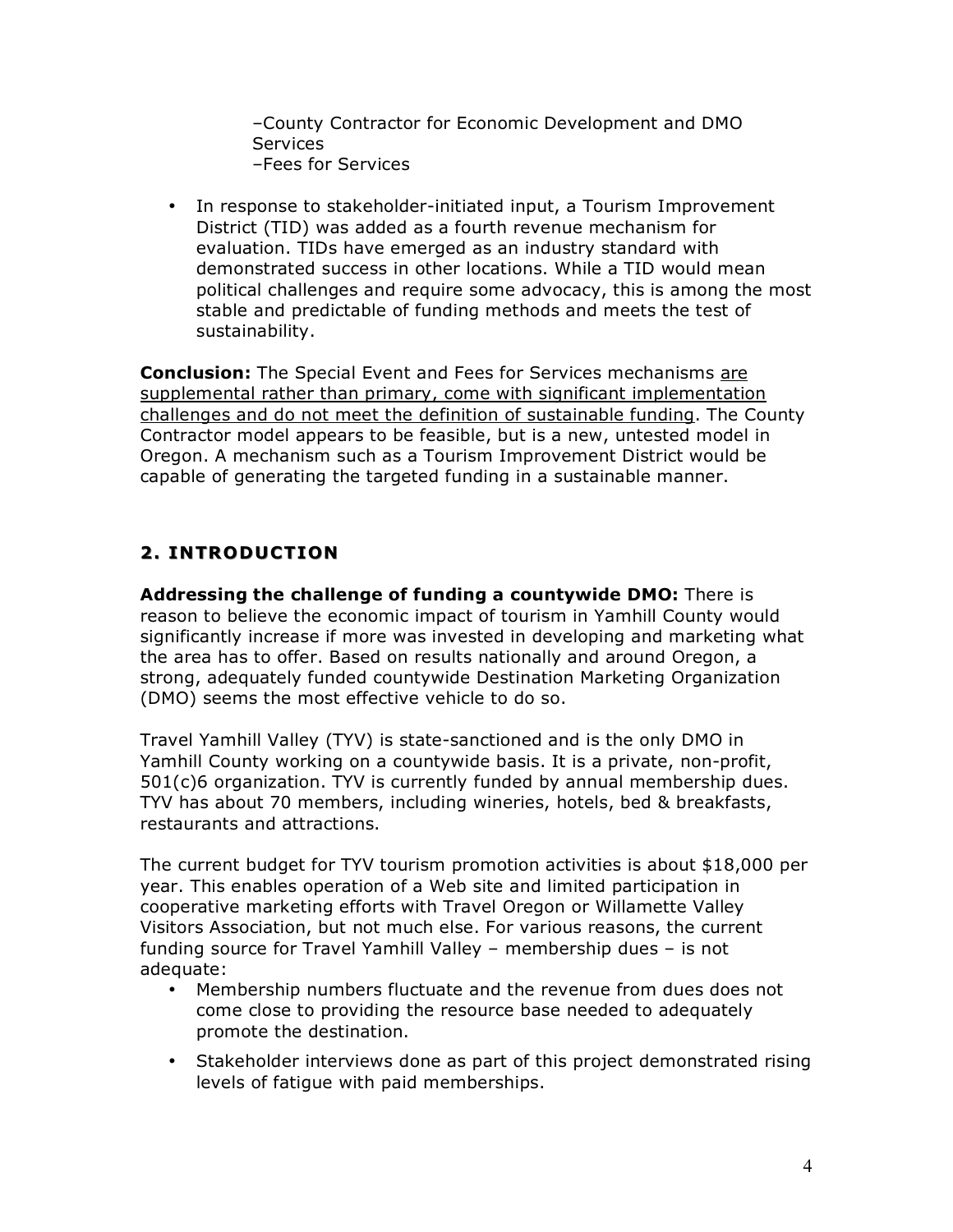• There is a movement nationally away from membership dues as a business model for DMOs, in large part because this model is seen as limiting their ability to "tell the complete story (Oates, skift.com)."

**Sustainable Funding Project:** With a clear understanding that its current funding level is inadequate and current revenue source outmoded, Travel Yamhill Valley undertook this Sustainable Funding Project. With the support of an economic development grant from Yamhill County, TYV is working through this project to achieve sustained annual funding of at least \$150,000 for tourism marketing, promotion and development. This funding level would represent a start to bringing tourism promotion in Yamhill County in line with other counties around the region.

## **Work on this project has been done along three lines:**

- National and state scan: Analysis was done on the budget characteristics of DMOs in Oregon and nationally. Within Oregon, data provided by Travel Oregon and Oregon Destination Marketing Organizations (ODMO) was reviewed. At a national level, a review of reports and discussions with staff of Destination Marketing Association International yielded valuable insights.
- Research: Pertinent trade and academic articles were studied, and interviews conducted with staff at key partner organizations such as Travel Oregon and Willamette Valley Visitors Association.
- Stakeholder engagement: More than 40 one-on-one and small group discussions were held between December 2015 and December 2016 with wineries/AVAs, lodging operators, local DMOs, mayors/city managers, tour operators, restaurants, community groups and others. The discussions centered around the perceived impact of tourism, what impact countywide marketing is seen as having and possible ways to increase funding for that marketing.

# **3. BACKGROUND 3. BACKGROUND**

**Economic Impact of Tourism in Oregon:** Tourism is identified by the Oregon Business Plan as one of the state's leading industry "clusters." Visitor spending in Oregon has grown from \$6.5 billion in 2003 to \$10.8 billion by 2015 (Dean Runyan Associates 6).

• Tourists produce "multiplier" impacts on the U.S. economy. In addition to the goods and services that are purchased directly by tourists, the inputs used to produce these goods and services are also purchased through travel business operators: indirect travel output. Furthermore, as a result of spending in the areas by the employees of tourism businesses and their suppliers, additional sales are generated: induced output (ustravel.org).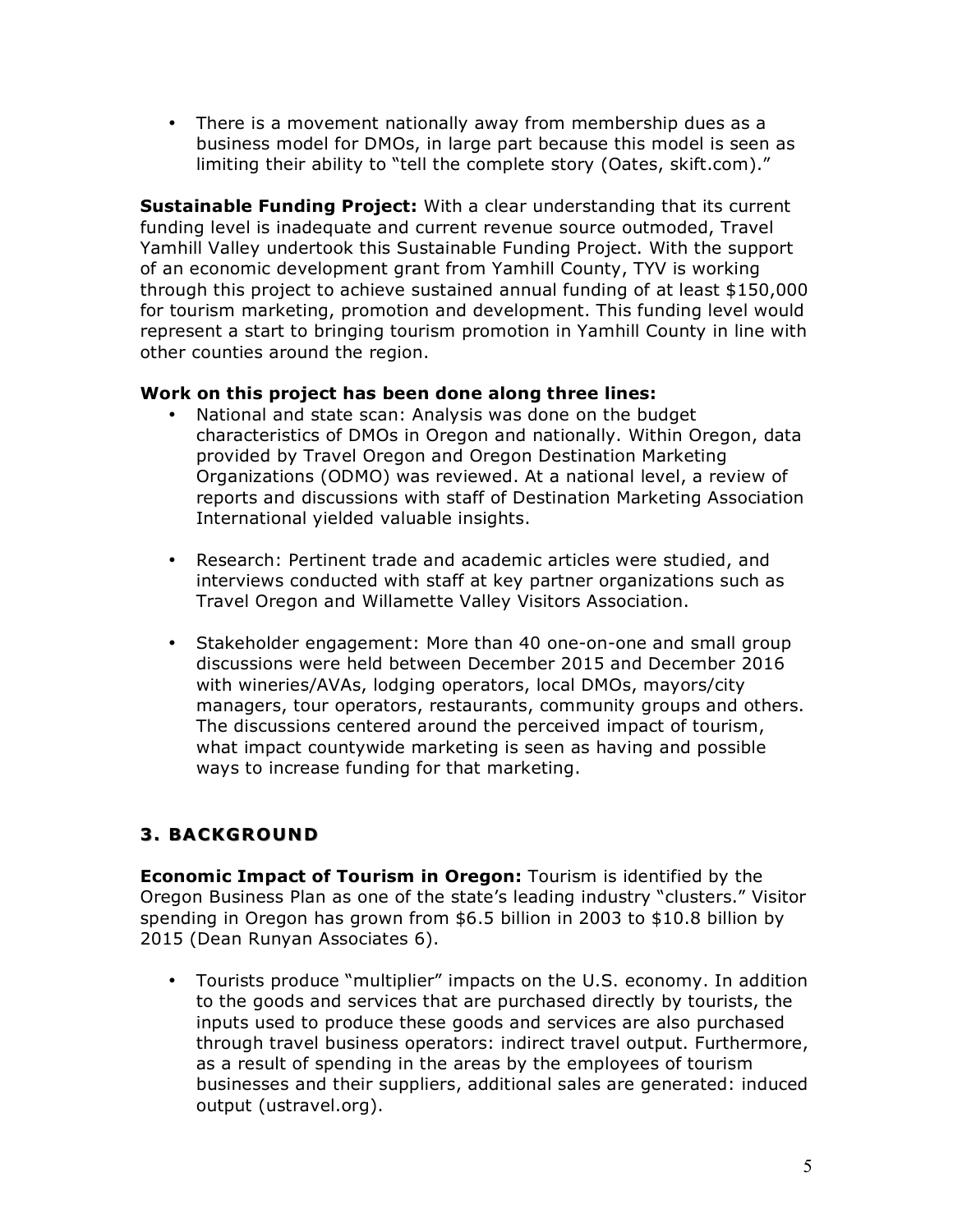• Total direct visitor spending in Yamhill County was \$104 million in 2015, up from \$56 million in 2005. Based on state-level data, indirect and induced spending adds about 80 percent of the "direct" total. So for Yamhill County, that means about \$187 million in spending impact. Other analysis shows indirect and induced spending as about even with direct, so the overall impact would be about double the direct impact.

**Jobs and Employment**: More than 101,000 Oregonians are employed in the tourism sector, which has been one of the state's leading areas of job growth since the recession.

In Yamhill County, tourism directly supported 1,600 jobs in 2015, up from 1,000 in 2005 (Travel Oregon, Runyan). A total of \$31 million in wages was paid in 2015, up from \$15 million in 2005. Based on state-level data, indirect and induced jobs add about 50% of the "direct" total. So for Yamhill County that means about 2,400 total jobs are driven by tourism.

- Only five of the 20 major industries employ more people nationwide than tourism, and the tourism industry includes a wide range of jobs, from executive to entry level; skills, from customer service to engineering; and sectors, including hospitality, entertainment and transportation (patimes.org, Jennings).
- Tourism jobs represent all levels of employment, from important entry-level service jobs to high-paying executive positions. Traveler spending indirectly supports jobs in many other industries, as well, from financial services to printing (Exploreminnesota.com).
- Tourism jobs include highly skilled, highly paid technical, managerial and professional positions; entrepreneurial opportunities; and employment for lesser skilled and young workers. (Ktia.com).

**State tourism development infrastructure is vibrant:** Well funded with revenues from a statewide one percent transient lodging tax (TLT), Oregon's tourism development infrastructure is strong. (The state lodging tax rate will temporarily increase from 1 percent to 1.8 percent in July 2016, then in July 2020 the rate will permanently settle in at 1.5 percent.) At about \$17 million, Oregon's annual state expenditures on tourism promotion ranks 25<sup>th</sup> among the states (Oregonlive.com, Richard). Based on the projected new revenues Travel Oregon's budget for tourism promotion should grow by \$10 or \$15 million, so the main engine driving tourism in Oregon will be getting significantly stronger.

An effective public–private partnership drives tourism development via Travel Oregon and other channels. Travel Oregon markets and promotes Oregon as a visitor destination and supports regional and local efforts to build tourism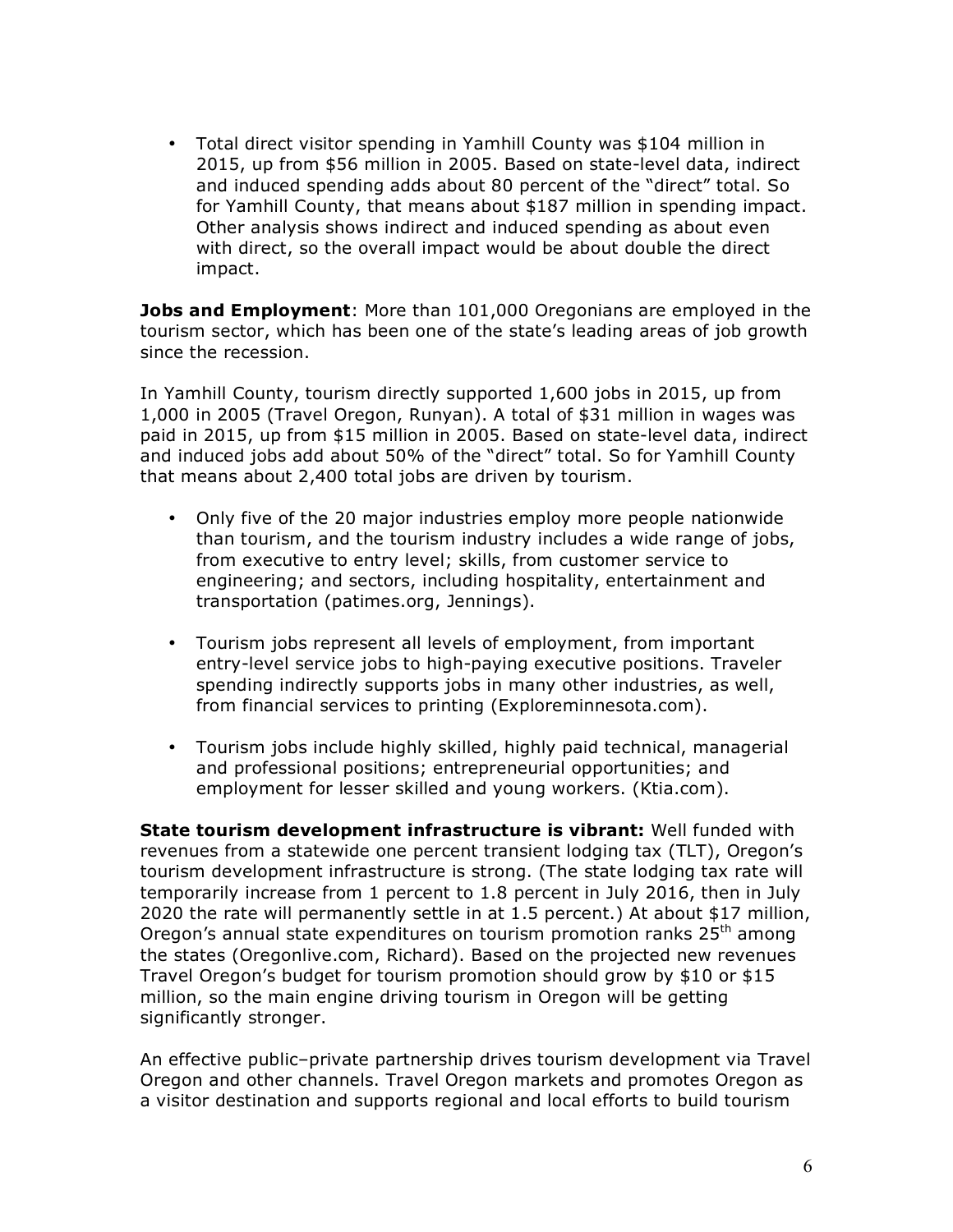products and attract visitors. Local tourism development is led by DMOs. The focus of a DMO is to grow the local economy by attracting visitors who spend on lodging, meals, goods and services during their stay.

**Visitor spending in Yamhill County is lower than in other counties around the region:** Every other county in the region ranks above Yamhill County in terms of spending by visitors.

| 2015 Visitor Spending Around the Region, by County: |                 |  |  |
|-----------------------------------------------------|-----------------|--|--|
| Lane County                                         | \$633.1 million |  |  |
| <b>Washington County</b>                            | \$569.2 million |  |  |
| <b>Clackamas County</b>                             | \$482.9 million |  |  |
| <b>Marion County</b>                                | \$336.5 million |  |  |
| Polk County                                         | \$159.4 million |  |  |
| Linn County                                         | \$120.1 million |  |  |
| Yamhill County                                      | \$104.2 million |  |  |
| (Dean Runyan Associates, 61-210)                    |                 |  |  |

#### **Local tourism development efforts are fragmented and limited in**

**impact:** Compared to other Oregon counties, tourism promotion in Yamhill County is fragmented, under-funded and short on capacity. Listed below are tourism budgets for comparable locales in our region and elsewhere. Each has a single agency serving as DMO, which increases cohesiveness, capacity and spending power.

2014-15 Budgets for Tourism Promotion:

| <b>Clackamas County</b>                          | \$3.8 million |
|--------------------------------------------------|---------------|
| <b>Washington County</b>                         | \$3.0 million |
| Lane County                                      | \$2.1 million |
| Marion & Polk Counties/Salem                     | \$940,000     |
| Linn County/Albany                               | \$440,000     |
| Roseburg                                         | \$412,000     |
| Walla Walla                                      | \$1.4 million |
| (Oregon Destination Marketing Organization, 1-2) |               |

In contrast, there are five different entities – Visit McMinnville, the Chehalem Valley Chamber, Dundee, Carlton and Travel Yamhill Valley – doing tourism promotion in Yamhill County.

Together, their budgets tally about \$630,000 per year. But their efforts are not coordinated. They're fragmented and funded from individual pots, meaning each of the entities has limited capacity to significantly reach the potential market.

|                         | 2014-15 Budgets for Tourism Promotion in Yamhill County: |
|-------------------------|----------------------------------------------------------|
| Visit McMinnville       | \$401,000                                                |
| Chehalem Valley Chamber | \$144,000                                                |
| Visit Carlton           | \$33,000                                                 |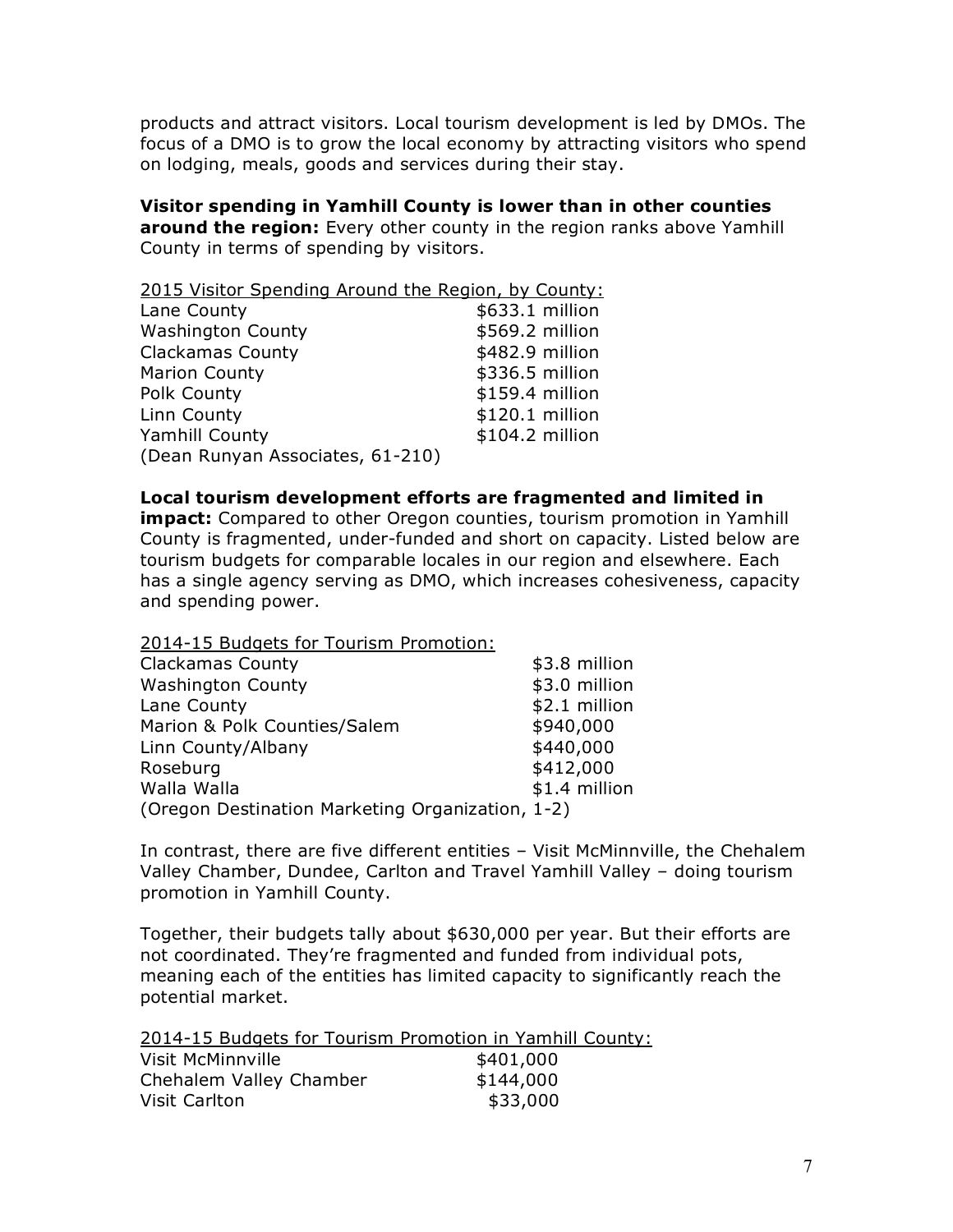| Travel Dundee                | \$32,000 |
|------------------------------|----------|
| <b>Travel Yamhill Valley</b> | \$18,000 |

**ROI from Tourism Promotion:** Studies show tourism promotion budgets correlate strongly with increasing the economic impacts of tourism.

- Analysis conducted for Travel Oregon found that for every dollar spent on marketing, visitor spending grew by \$166.
- A 2010 study by the University of Minnesota Extension assessed how tourism marketing impacts visitor spending. The study looked at about ten states, and found that for each marketing dollar spent, visitor spending grew by an average of \$122 (University of Minnesota Extension 13).
- Additional analysis by Travel Oregon concluded that for every dollar invested in its advertising campaigns, \$11 in state and local tax revenue is generated.

# **3. FINDINGS AND CONCLUSIONS**

Findings and conclusions are presented in this section.

**A. Tourism stakeholders and other community leaders generally do see value in tourism marketing being done on a countywide basis.**  Based on the various discussions initiated as part of this project, there is a clear consensus view around Yamhill County that countywide marketing is valuable and is a strategic activity worthy of investment. This widespread perspective is captured in the following quote from one of the stakeholder discussions conducted for this project: "*More spending power is needed to boost tourism promotion. Bigger is better*." –Ken & Celia Austin, Rain Dance Marketplace, Newberg.

**B. Among those tourism stakeholders and other community leaders engaged in the course of this project, a strong majority support the idea of generating more funds to enable increased countywide tourism marketing.** There is a general recognition that the status quo is inadequate and that a larger budget for countywide tourism marketing would significantly increase opportunities for tourism-driven economic development.

**C. "Sustainable" funding for DMOs is more a matter of degrees than an "either/or" proposition.** Discussions with staff at Destination Marketing Association International (DMAI), a leading advocacy and capacity-building organization for DMOs, uncovered the reality that the level of stability in DMO funding is better thought of as a continuum than as a "yes" or "no" proposition. In this sense, the most sustainable source is a public source such as a TLT. In the middle of the scale are arrangements like a long-term contract or a solid DMO business model with diversified revenue streams. At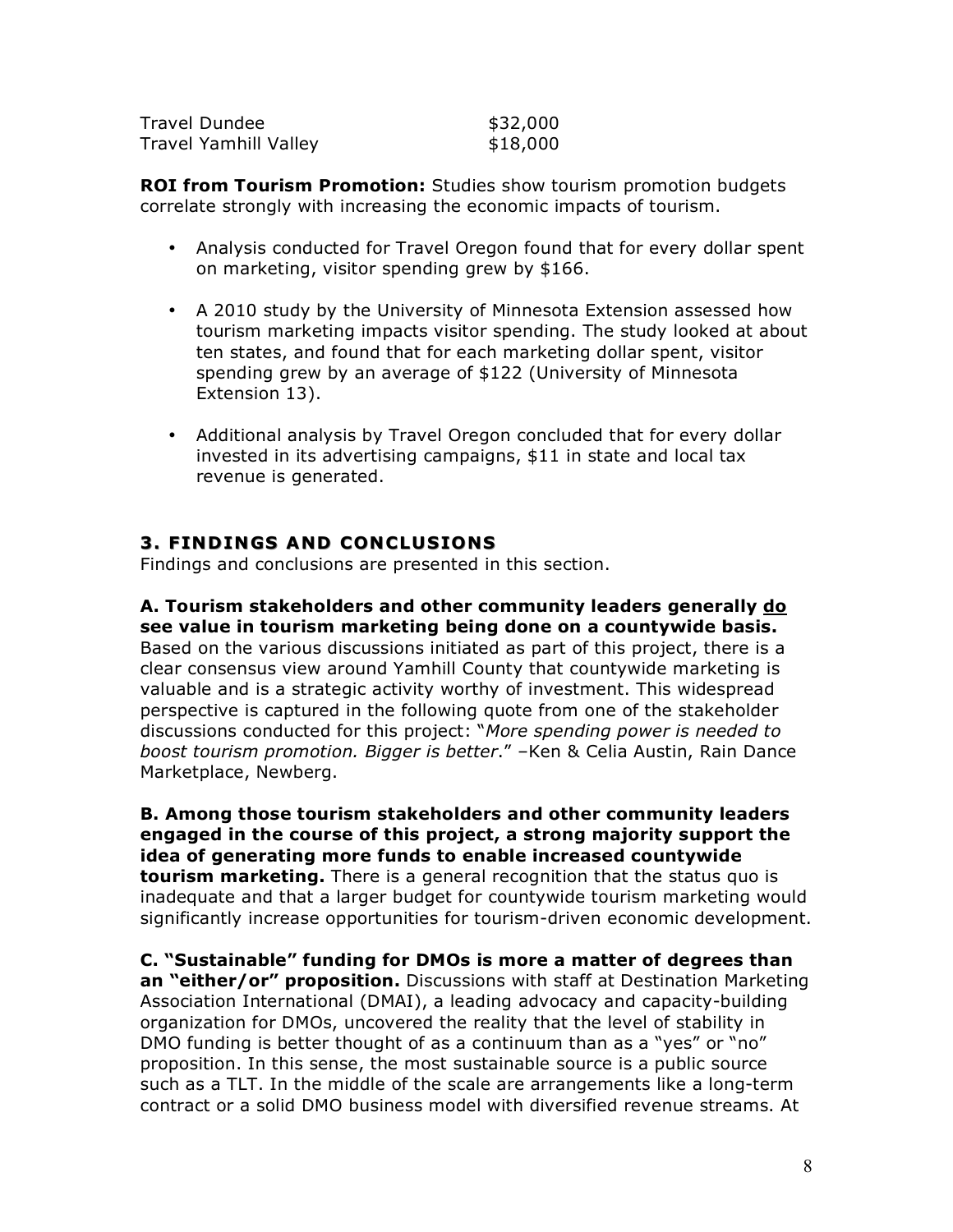the low end would be sources such as advertising revenues or sponsorships, which are inherently short- or medium-term in nature and subject to change based on external conditions.

**D. Transient Lodging Taxes strongly predominate nationally as the leading source of DMO funding.** Smaller (less than \$1 million annual budgets) and mid-sized (annual budgets of \$1–5 million) DMOs derive about 90 percent of their funding from either Transient Lodging Taxes (TLT) or Tourism Improvement Districts (TID). Transient Lodging Tax revenues are received by more than three-quarters of all DMOs, with the average TLT rate about 13 percent. Tourism Improvement Districts (discussed later in this report) are growing as a funding source, with about 14 percent of DMOs receiving these types of funds (Destination Marketing Association International 3).

**E. Possible funding mechanisms like Special Events or Fees for Services are supplemental in nature rather than primary, and come with significant implementation challenges.** Given TYV's volunteer board and lack of staff, these types of mechanisms are not feasible. The effectiveness of these mechanisms is premised on having a stable, wellfunded entity with staff capacity. The funds they can generate are limited and are best suited to augmenting an existing budget for execution of special projects or promotional campaigns.

**F. Two other types of funding mechanisms are more viable as primary, adequate revenue sources: County Contractor and Tourism Improvement District.** The County Contractor model appears to be feasible, but is a new, untested model in Oregon. A TID would be capable of generating the targeted funding in a sustainable manner, but would mean political challenges and require some advocacy.

# **4. EVALUATION OF FUNDING POSSIBILITIES**

Offered here is an overview and evaluation of possible funding mechanisms for meeting TYV's target. Each of the funding possibilities is assessed in terms of projected revenue, pro/con, feasibility (scale of 1-5, with 5 the most feasible) and other considerations.

# **Possibility A) Special Event Possibility A) Special**

**Description:** A common fundraising mechanism in the non-profit realm. The non-profit organizes and executes some form of celebration, festival or sports competition structured to generate a net profit for the organizer. Revenue generated by the event is designed to exceed costs for planning and executing the event. It seems that for most organizations, their event is one of two or three total revenue sources.

**Revenue Projection:** Special events executed by comparable non-profit organizations in the region generate anywhere from several thousand dollars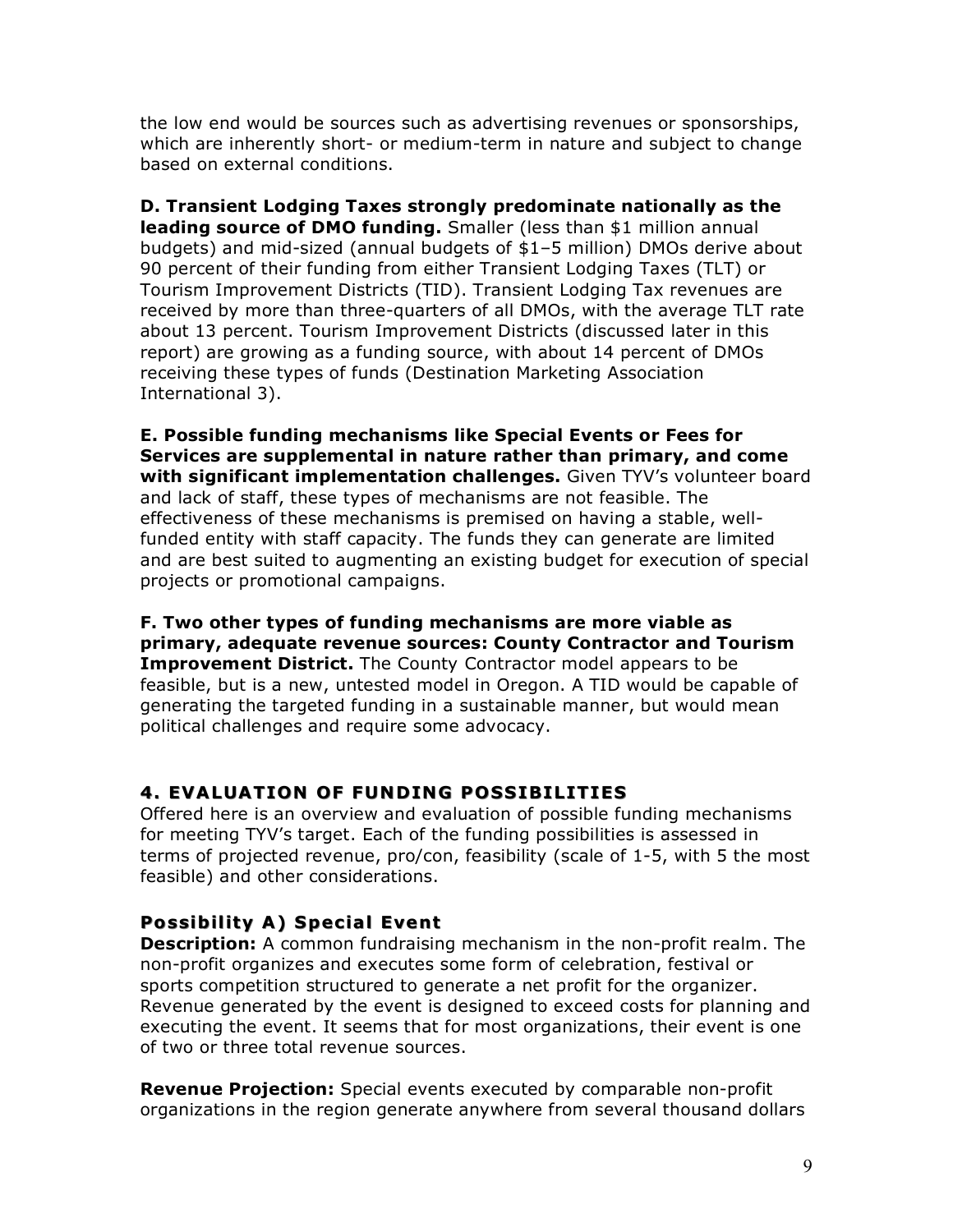to over \$100,000. Net revenue on events tends to grow over time. The outcomes of a first-year event typically look quite different from those in year five.

**Pro:** This could be generally self-directed and less dependent on the good will or assistance of other entities. TYV would have the reins.

**Con:** Event saturation is a challenge and it seems there is pressure to do something unique. Positioning the TYV mission as deserving of charitable support is another challenge. TYV does not have the capacity to create and produce an event, so would have to contract with an outside event management provider. A DMAI staff contact says they see special events as generating lodging taxes but not necessarily netting much cash for the organizers. Many events are started, then taper off, so follow through and maintaining momentum are key challenges.

## **Considerations:**

- Cost projections are in the range of \$20,000 for the assessment, planning and execution required for an outside firm to create and produce an event. And in addition to that, TYV would need a point person to do at least a portion of the pre-event work. There is typically a 12-month ramp up to get an event planned and executed.
- It may be possible to link with or piggyback on an existing event such as the Bounty of Yamhill County. The concept of Oregon Special Olympics relocating The Bite of Oregon to Yamhill County has been discussed, so there may be opportunity in that.
- Private donations or contributions could be a part of this approach.

## **Event elements that generate dollars:**

- Sponsorship a business or family underwrites expenses in exchange for exposure
- Ticket purchases by attendees
- Auction or raffle

## **Feasibility Rating: 2**

# **Possibility B) County Contractor for Economic Development & DMO Services**

**Description:** This model gets at both addressing what some see as a gap in conventional economic development work by Yamhill County and seizing a cutting edge approach recognizing that economic development and tourism overlap, and mutually reinforce one another. It would entail evolving what a DMO is and does.

As DMAI puts it, "There is now a clear business case to support better collaboration between DMOs and EDOs (economic development organizations)." A recent DMAI-sponsored study produced a report called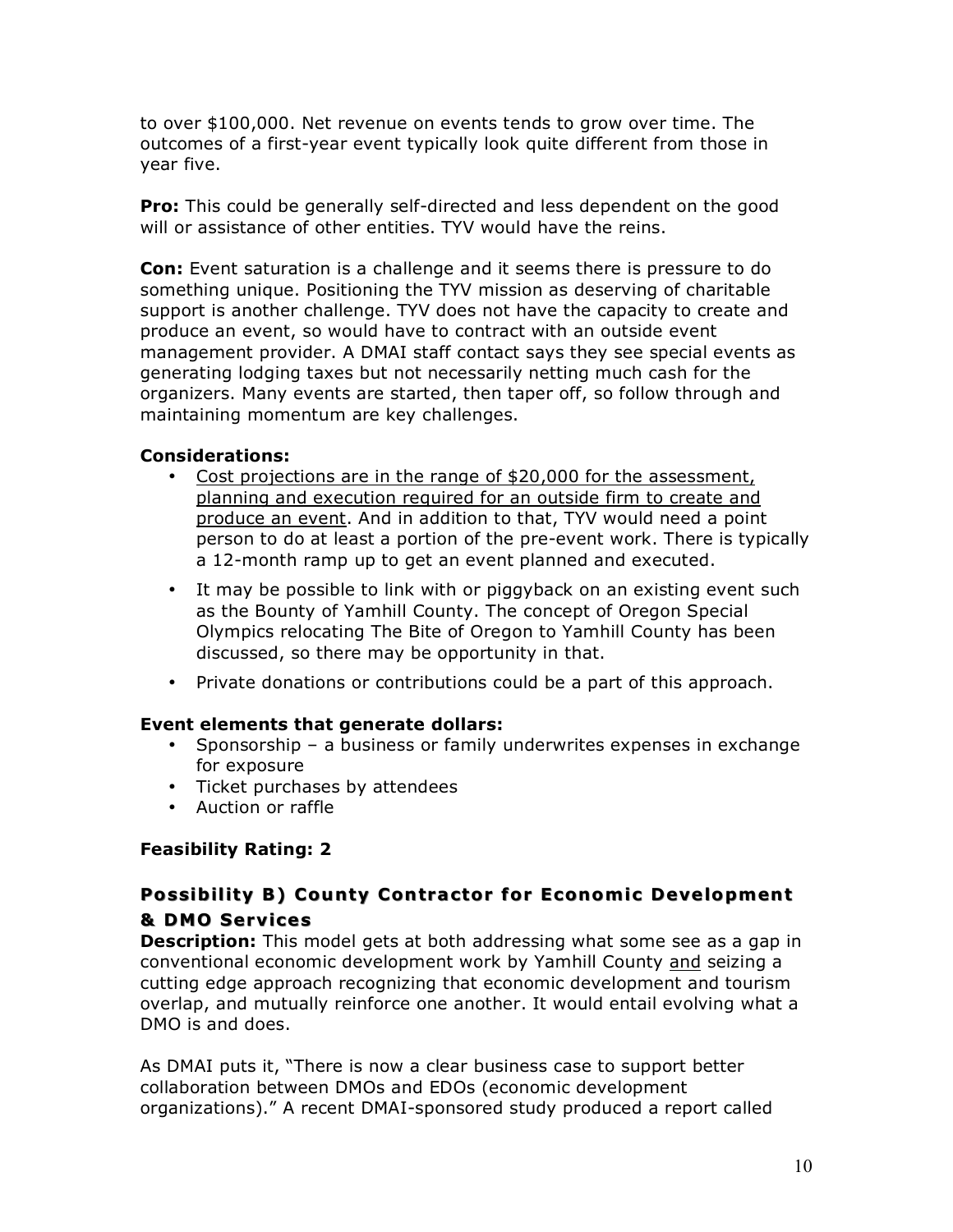*Destination Promotion: An Engine of Economic Development*, which touts the practical and strategic value of this shift. The following are listed as collaborative work activities for economic development agencies and DMOs:

- Conduct joint marketing missions
- Influence the business traveler
- Collaborate on tourism-related investment
- Strategic conference pursuit
- Align your brands

In application here, this model would take the form of TYV becoming a county contractor. TYV would add economic development capacity while bolstering its DMO capabilities, then work to both spur business expansion and grow tourism around Yamhill County. This arrangement would bring synergy, increased capacity and new energy to these priority areas. The county contract would cover both staffing and marketing costs. Functions for TYV could include the following:

Economic Development

- Point of contact for business relocation and start-up
- One-stop shop for permits, siting, etc.
- Downtown redevelopment

Tourism Promotion

- Marketing of the county as an overnight destination:
	- -Develop print and digital travel-inspiring marketing collateral.
	- -Develop and support "Fam" tours and media requests
	- -Enhance and expand off-season campaign
	- -Coordinate wth Travel Portland's off-season promotions
	- -Strategically placed advertising in regional, national and international outlets
	- -Coordinate with existing efforts by Travel Oregon and local DMOs

#### **Revenue Projection:**

Rather than consider it as revenue, it might be better thought of as "resources being committed" by Yamhill County. This takes the form of a medium- or long-term contract with performance standards and accountability mechanisms.

**Pro:** Aligns TYV funding goal with other existing efforts and raises the possibility of support from the cities.

**Con:** Requires a significant advocacy and administrative effort, and means venturing into uncharted territory. Even under scenario A, the long-term stability and reliability of this model comes with questions.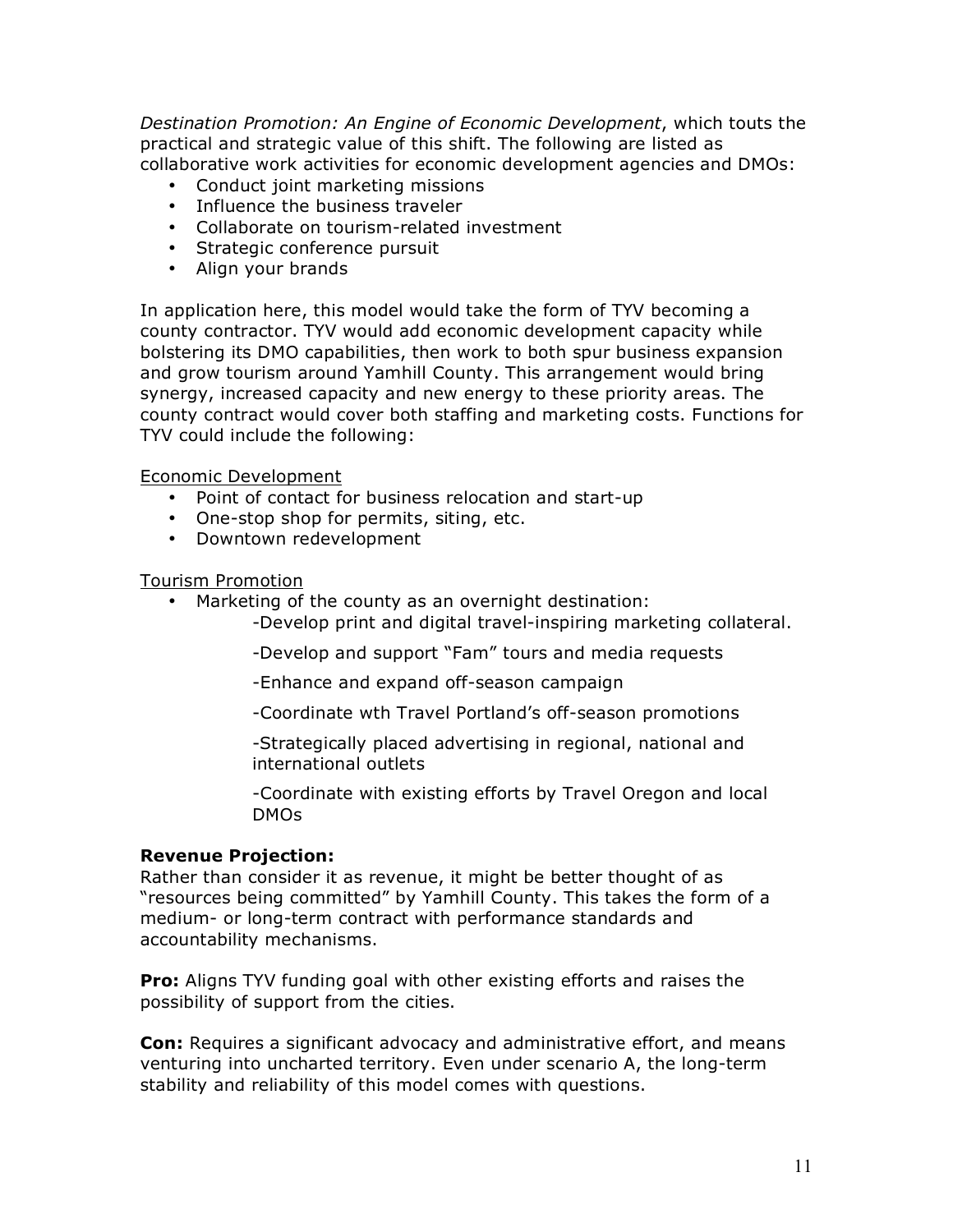#### **Considerations:**

• A review of several other Oregon counties of comparable population suggests that there are approaches in place elsewhere that have similarities with this option.

> -Linn County uses a portion of its state lottery funding to help support the work of the Business Development Center. This private non-profit assists with industrial site development, operation of an enterprise zone and coordination with existing businesses looking to expand.

-Douglas County applies state lottery funds in a similar way. The county funds an Industrial Development Fund, which works to ready sites for development, runs a business loans program and coordinates with the community college on workforce development priorities.

-Umatilla County uses part of the state lottery funds to cover 20 percent of the salary for a staff person that performs economic development functions along with other duties. Work includes industrial site preparation and mapping, managing a Web site and coordinating stakeholders and an ongoing strategic planning process.

- A recent study by Longwoods International (a leading purveyor of travel and tourism research) assessed the effectiveness of this approach in six states. People were asked "Do you think that the state of Wisconsin is a great place to start a business?" They were then asked to view tourism ads, and respond to the initial query again. In each case, after seeing one of the tourism ads, the views of that state as a great place to live, retire, invest or start a career consistently increased (skift.com, Oates).
- A fundamental consideration here is whether the county would be willing to invest ongoing funding for this model.

## **Feasibility Rating: 3**

## **Possibility C) Fees-for-Services**

**Description:** Businesses, groups, local DMOs and others around Yamhill County seem to need and recognize value in the sorts of things only a robust *countywide* DMO can do. Under this model, TYV would set and sell a menu of tourism promotion services. Businesses, local DMOs and others would pay fees to TYV in exchange for these services. This responds to demand with an entrepreneurial approach.

Possible Menu of Services:

- Marketing Ad buys, especially international
- Web content and SEO (search engine optimization)
- Cooperative efforts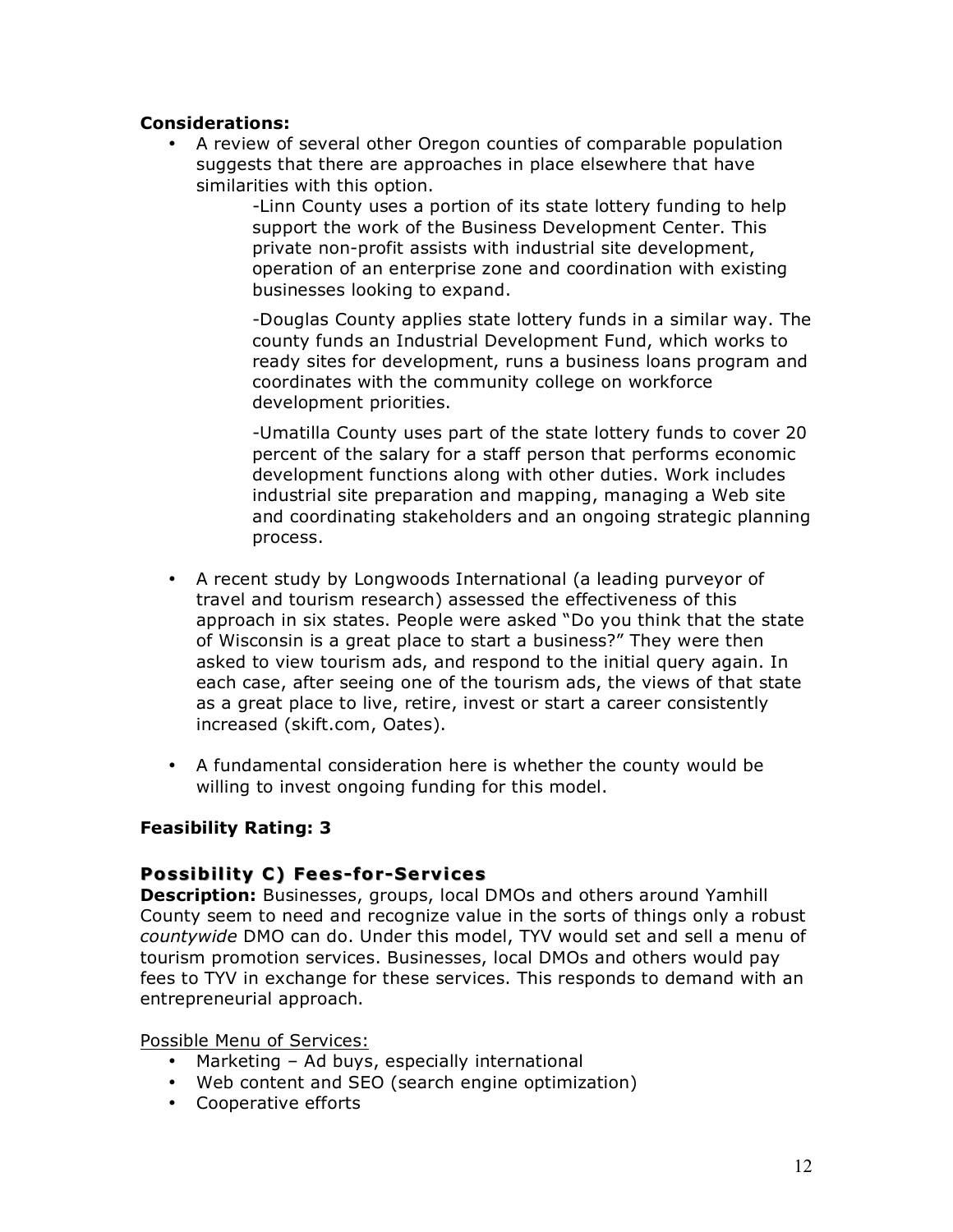- Passport clearinghouse
- Media contact/PR (earned media)
- Corporate retreat concierge

#### **Revenue Projection:** \$10,000–\$30,000 per year

**Pro:** This approach opens an avenue for local DMOs to be more directly involved with TYV's work, and could lead to expanded partnerships in other areas.

**Con:** Going this route means blazing a new trail and it seems likely the ramp-up would be slow. This seems like a supplemental approach at best, as TYV has had paid promotional opportunities on its Web site before and did not make much on them. A challenge lies in establishing the bridge funding required to ramp up.

#### **Considerations:**

- Some other DMOs have utilized a similar model, with mixed results. While there was demand for particular offerings and funds flowed in some new directions, the net revenue impact was limited – existing members commonly just shifted their membership dues budget over to buying services.
- Corporate Retreat Concierge: Demand seems to be there for things like bundled packages of lodging, food and wine, and activities. Business groups want to structure overnight retreats and are interested in things like farm-to-table. They want smaller venues with more character, and easier access to hiking, biking and other activities.

## **Feasibility Rating: 1**

## **Possibility D) Tourism Improvement District Possibility D) Tourism Improvement District**

**Description:** A tourism business improvement district (TID) is a mechanism to generate funds for marketing efforts designed to increase occupancy and room rates for lodging businesses. Funds raised through a small assessment on lodging stays are used to provide services desired by and directly benefiting the businesses in the district.

A TID is self-assessed, unlike TLTs. Inns, hotels, motels, VRBOs, campgrounds, etc. are assessed on lodging stays. The TID's operations and strategies are guided by the businesses funding the TID. TID activities can include print and Web advertising, visitor center operations and sales lead generation.

Portland has the only TID in Oregon. The city collects the assessments, then forwards the funds to Travel Portland, which has a special program area to execute the TID work plan.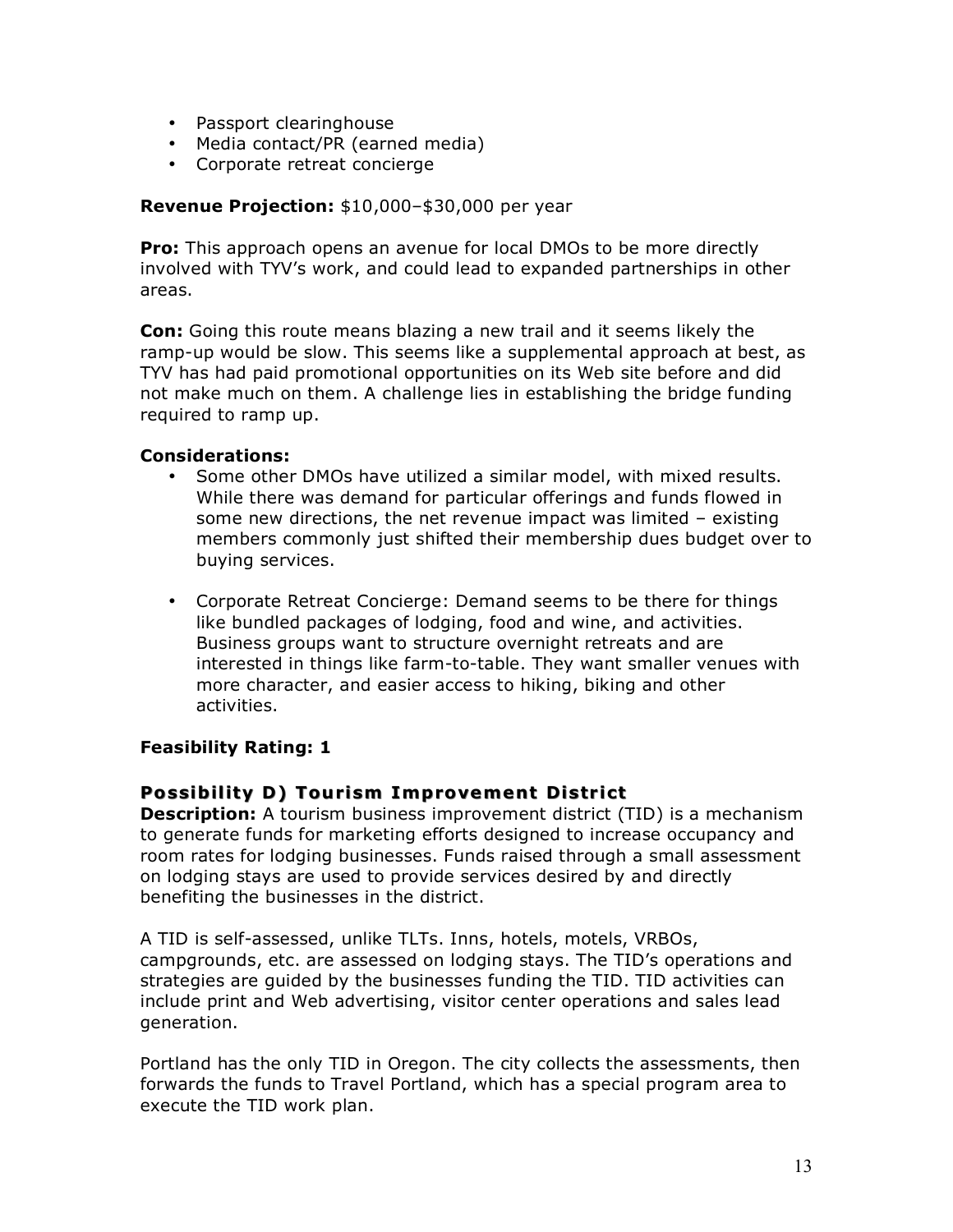## **Revenue Projection:** \$145,000 per year

| Lodging<br><b>Rooms</b> | <b>Room</b><br><b>Nights</b> | <b>Average</b><br>Rate | <b>Total</b><br><b>Room</b><br><b>Charges</b> | <b>TID</b><br>Rate | <b>Annual TID</b><br><b>Revenue</b> |
|-------------------------|------------------------------|------------------------|-----------------------------------------------|--------------------|-------------------------------------|
| 95                      | 182                          | \$140                  | \$2,420,600                                   | 6%                 | \$145,236                           |

Projected Annual TID Revenues

\* *Assumes TID applies in unincorporated area and in cities without a TLT*

**Pro:** The innkeepers engaged through this project are supportive of a TID in concept. TIDs have emerged as an industry standard and there has been demonstrated success in other locations. This is among the most stable and predictable funding methods.

**Con:** This approach carries sizeable political challenges and would require a lot of advocacy, education and coordination.

#### **Considerations**

- A key variable is specifics on what the TID would apply to. Stakeholder discussions commonly raised questions on whether and how the applicability of a TID could be broadened to apply to areas like wineries or restaurants. While worth exploring, there are numerous practical and political challenges inherent to this sort of extension, making it a difficult proposition. Studying this further could be a longer term goal.
- Stakeholders were engaged on the question of whether a TID should be applied on a mandatory or voluntary basis. Input pretty strongly indicated that a mandatory approach is preferred to best ensure fairness and broad participation.

## **Steps to Forming a Tourism Improvement District**

- Form a Steering Committee
- Assemble a Database
- Develop a Business Plan
- Owner Approval Process
- Government Approval Process

## **Feasibility Rating: 4**

# **What about other mechanisms like Corporate Sponsorships or Advertising?**

Of the 10 percent of DMO budgets derived from other sources, advertising revenue is the most common, followed by membership dues and partnership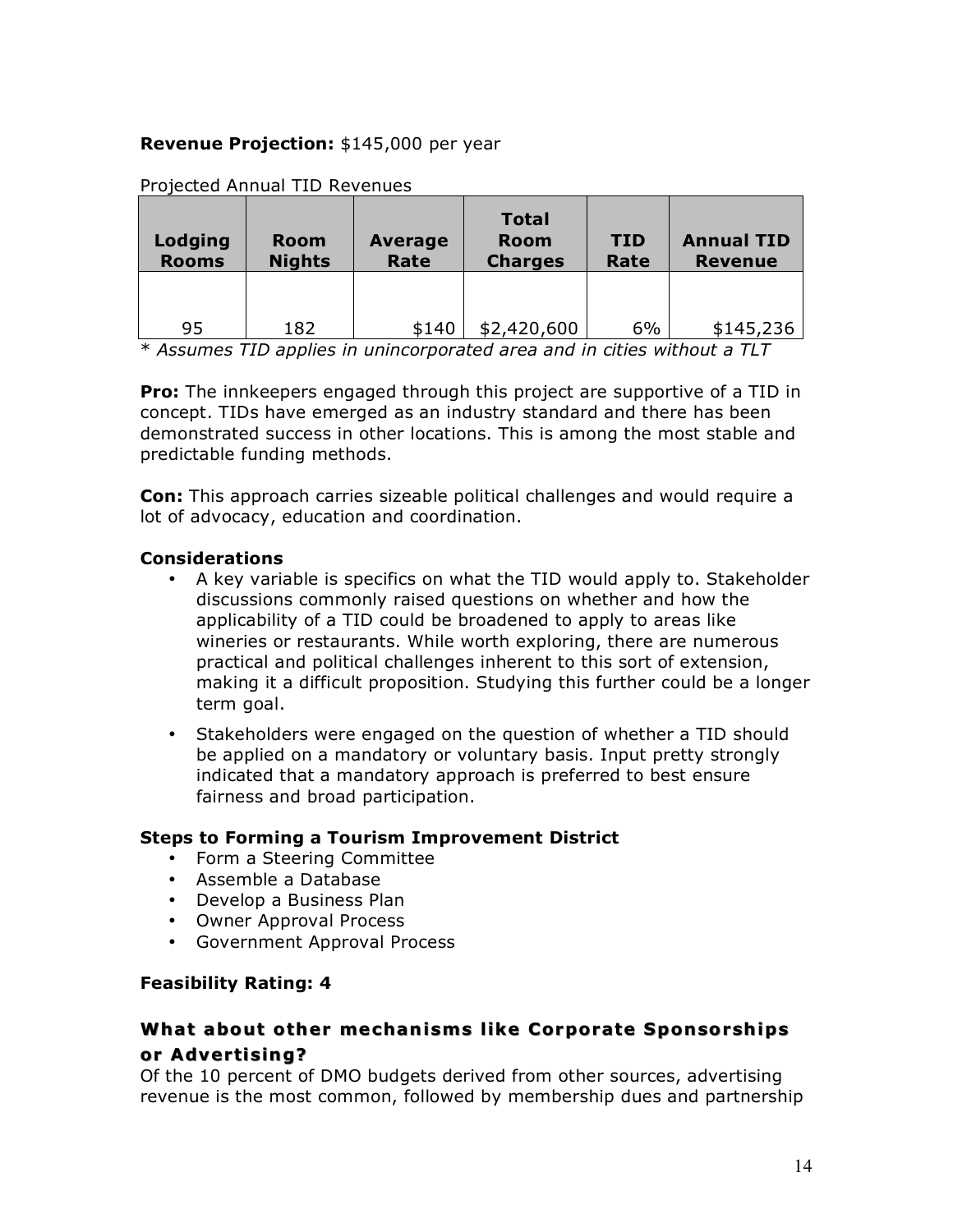revenues. These types of revenue streams tend to apply to larger DMOs. For example, the Los Angeles Visitors Bureau recently had a corporate sponsorship arrangement with Qantas Airlines to collaborate in driving visitation from Australia an Asia.

In contrast, small and mid-sized DMOs, by virtue of their usual location in less populated and less economically diverse areas, lack the profile, proximity or web traffic required for a mechanism such as ad sales to generate significant revenue. As for paid memberships, while almost 40 percent of DMOs have dues-paying members, this revenue source is most common for larger DMOs, which average about 500 members. These types of mechanisms are limited in what they can generate in a setting like Yamhill County, inherently short- or medium-term in nature and not sustainable as they're subject to change based on external conditions.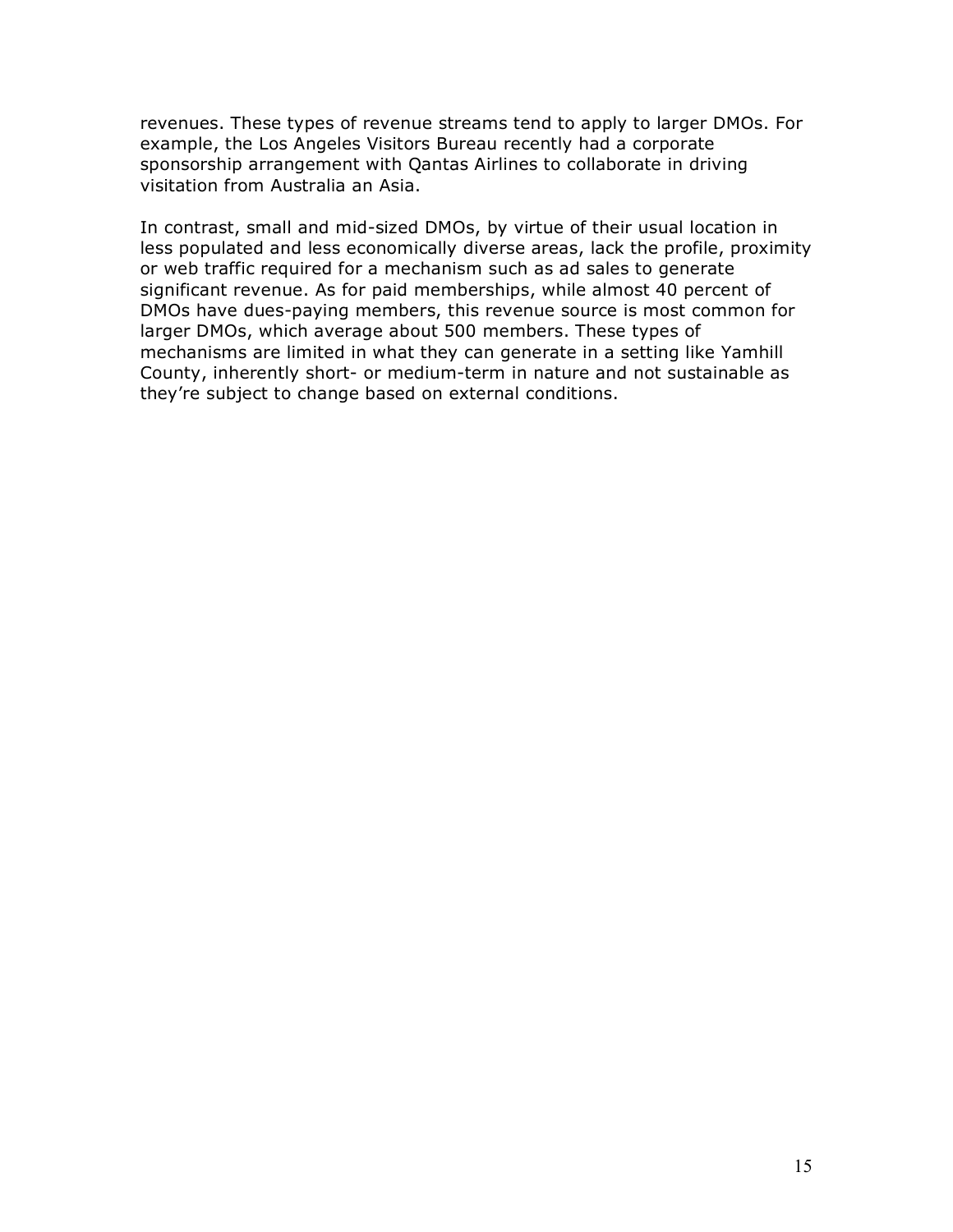## **5. APPENDIX**

#### **A. Stakeholder Interviews**

In the course of this project, interviews and discussions were conducted with the following individuals and groups:

Jayne Mercer, Yamhill County, 12/15/15

Scott West, Travel Oregon, 12/22/15

Mayor Ila Skyberg, Willamina, 1/6/16 April Wooden, Willamina Museum Jenny Winemore, Downtown Willamina Business Improvement District

Frank Sheridan, Sheridan city manager, 1/11/16

Terri Williams, Portland Revenue Bureau, 1/11/16

Jackie Lang, Waste Management, 1/12/16

Jeb Bladine, McMinnville News-Register, 2/4/16

Deb Weekley, CONNECTIVeNERGY LLC, 2/5/16

Val Anctil and Ivory McLaughlin, Carlton Tourism Committee, 2/9/16

Cathy Martin, Argyle Winery / Dundee Hills AVA, 2/9/16

David Adelsheim, Adelsheim Vineyard, 2/9/16

Nathan Knottingham, McMinnville Chamber of Commerce, 2/11/16

Matt Alvitre, DeVine by Heli, Phone discussion 2/16/16

Allen Rout, The Painted Lady, 2/11/16

Mitchell Gehring, DMAI, 2/18/16

Jeff Peterson, Oregon Select Wine Tours, 2/19/16

Michael Brown, Sokol Blosser Winery, 2/19/16

Christopher Czarnecki, Joel Palmer House, 2/19/16

Yamhill County Commissioners, 2/22/16 Commissioner Primozich Commissioner Starrett Commissioner Springer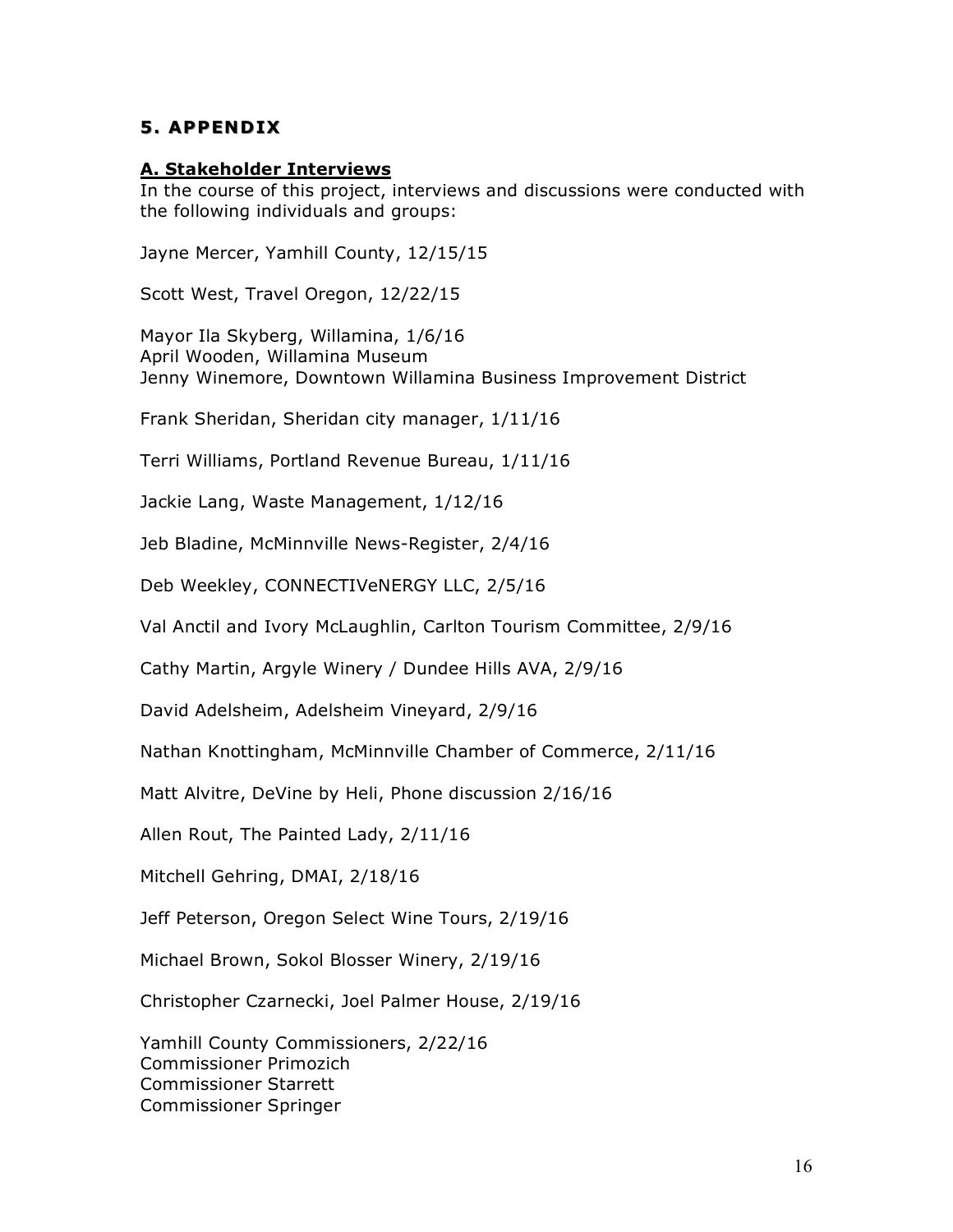Scott Pingel, Dayton City Manager, 3/16/16

Jeff Knapp, Visit McMinnville, 3/16/16

Lauren Fuhrman-Burch, Oregon Winegrowers Association Eola-Amity Hills AVA, 3/17/16

Holly Nehls, Konect Aviation, 3/17/16

Mayor Paula Terp, Yamhill, 3/18/16

Preston Polasek, Lafayette city manager, 3/30/16

Becca Barnhart, Willamette Valley Visitors Association, Phone discussion 4/7/16

Pierre Zreik, The Allison Inn & Spa, 4/7/16,

Paul Long, Long Brewing, 4/7/16,

Innkeeper Meetings, 4/4/16, 4/12/16, 4/18/16

Amity DIG Community Meeting, 4/19/16

Kelly Haverkate, Dayton Community Development Association, 4/21/16

Dundee Tourism Committee, 4/25/16

Candace Haines, McMinnville city manager, 12/12/16

## **B. Travel Yamhill Valley Plan for Additional Funding**

Presented here is the working plan for an expanded work program that TYV would undertake with a larger budget:

- Develop print and digital travel-inspiring marketing collateral. Distribute through: -Travel Portland Visitor Information Center (600,000 visitors/year) -Travel Oregon Welcome Centers -Local visitor centers throughout the county
- Craft and curate unique Yamhill Valley itineraries for digital platforms.
- Develop and support "Fam" tours and media requests to showcase our valley to travel writers, tour operators, event planners, Portland Visitor Center staff and Portland hotel concierges.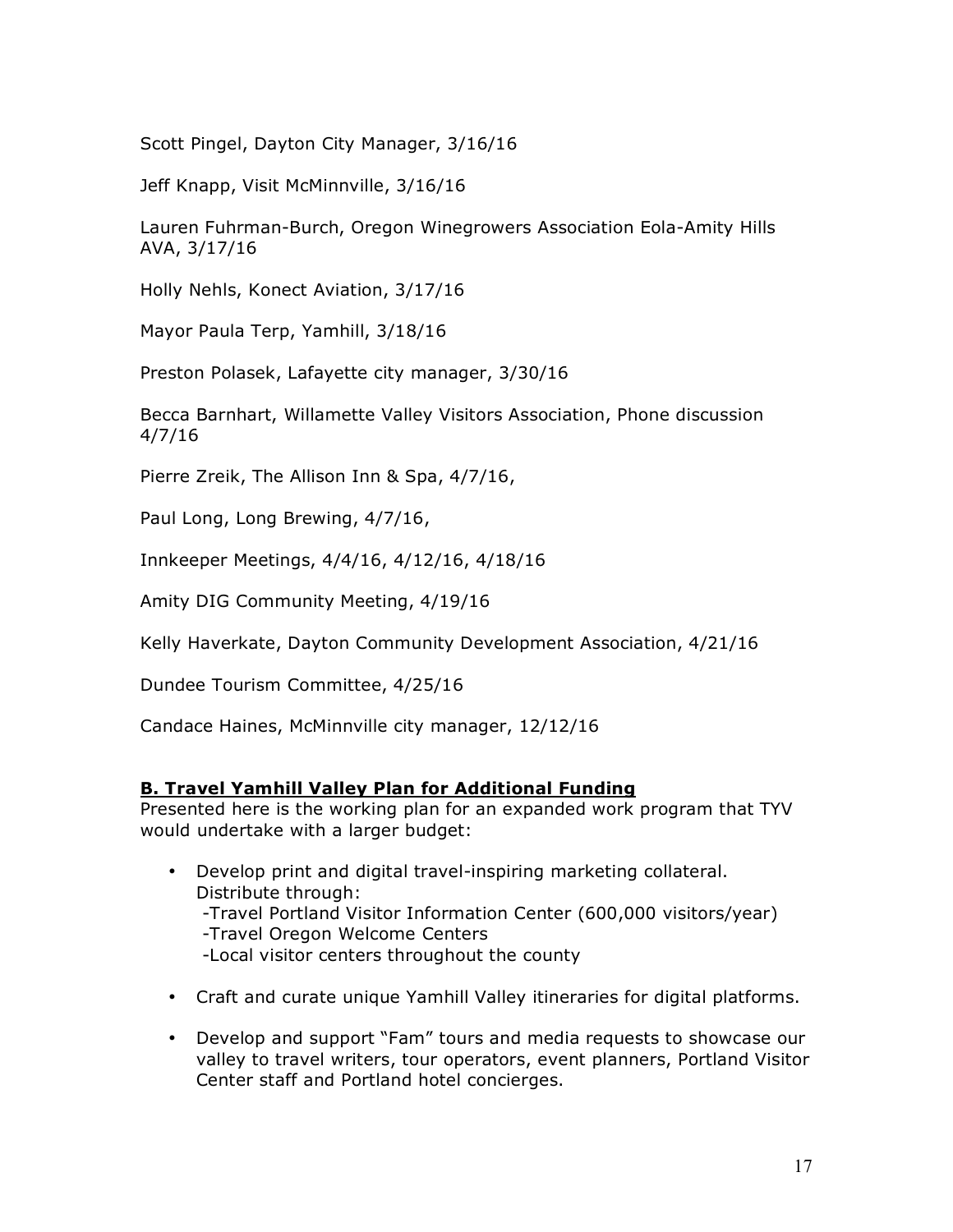- Enhance and expand off-season campaign, coordinate with Travel Portland's off-season promotions.
- Strategically placed advertising in regional, national and international outlets, leveraged with Travel Oregon positioning and themes.
- Enhance our social media presence, and coordinate that with Travel Portland and Travel Oregon.
- Implement tourism-focused customer service training for front-line staff.
- Coordinate with existing efforts by Travel Oregon and local DMOs around Yamhill County.

# **C. Suggestions for Future Action**

As a product of the discussions and research conducted in this project, a number of actions were identified by which TYV can strengthen itself and the tourism industry as an economic driver once sustainable funding has been secured. They are offered here as a resource for TYV strategizing and work planning down the road.

- Identify champions, cultivate partners and sponsors. Each of the funding options would be advanced and strengthened through enhanced efforts by TYV to establish tourism champions and key partners around the county.
- Be the catalyst for better collaboration and more coordination among the DMOs in Yamhill County. There is a clear need for a countywide entity to lead better strategic alignment among the DMOs working to promote tourism in Yamhill County.
- Continue to educate the community and better articulate needs and potential benefits. There is still work to do in demonstrating the essential value and unique capabilities of a countywide DMO.
- Invest in organizational development. An effort to pursue one of these funding options would be bolstered by taking some internal steps to strengthen the TYV organization. A more stable, more representative and higher-functioning board would contribute to and reinforce sustainability.